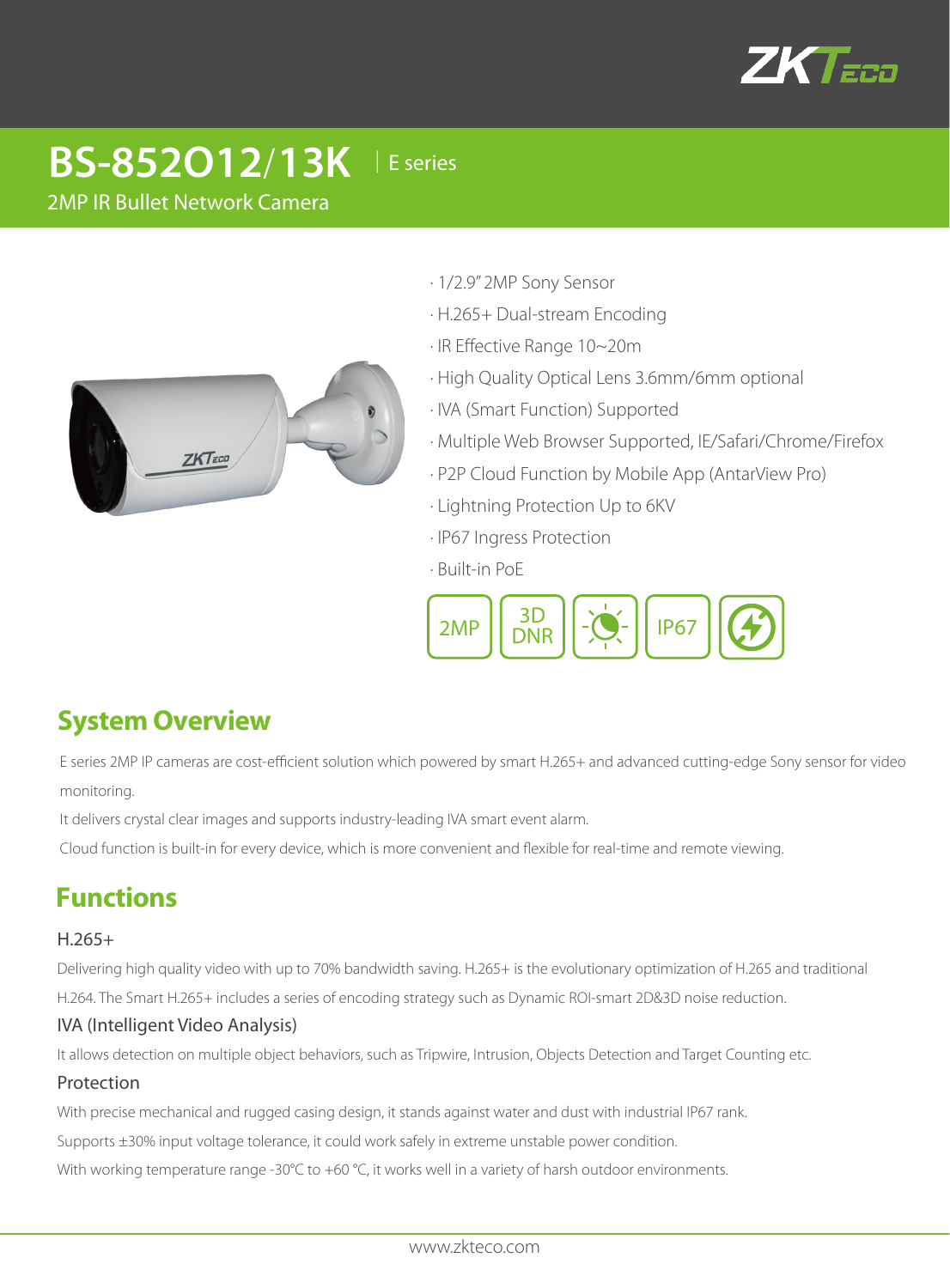# **Technical Parameters**

#### Camera

| Model                                     | BS-852012K             | BS-852013K         | Flash/DDR  | 16MB/256MB     |
|-------------------------------------------|------------------------|--------------------|------------|----------------|
| Image Sensor                              | 1/2.9" 2MP Sony Sensor |                    | S/N Ratio  | More than 52dB |
| 0.05Lux/F2.0 (color)<br>Min. Illumination |                        | <b>IR Distance</b> | $10 - 20m$ |                |
|                                           |                        | 0 Lux with IR on   |            |                |
| <b>Effective Pixel</b>                    |                        | 1920(H)* 1080(V)   |            |                |
| Lens                                      |                        |                    |            |                |

| Focal Length | 3.6mm                                                     | 6mm | <b>FOV</b> | QZ <sub>c</sub><br>$\sim$ $\sim$ | $\sim$ |
|--------------|-----------------------------------------------------------|-----|------------|----------------------------------|--------|
| Aperture     | $\overline{\phantom{a}}$ $\overline{\phantom{a}}$<br>F∠.∪ |     |            |                                  |        |

#### Video

| Compressions             | <b>WDR</b><br>H.265/H.264                       |                      | <b>DWDR</b>                                                         |
|--------------------------|-------------------------------------------------|----------------------|---------------------------------------------------------------------|
| Resolution               | 1080P(1920*1080)/1.3MP(1280*960)/720P(1280*720) | Day/Night            | Auto(ICR)/Color/B/W                                                 |
|                          | D1(720*576)Q720P(640*360)/CIF(352*288)          | <b>White Balance</b> | Supported                                                           |
| <b>Bit Rate Control</b>  | CBR/VBR                                         | Defog                | Supported                                                           |
| <b>Bit Rate</b>          | 16Kbps-8Mbps                                    | Noise Reduction      | 3D DNR                                                              |
| Streaming                | Dual stream                                     | Mirror               | Supported                                                           |
|                          |                                                 | Flip                 | Supported                                                           |
| <b>Frame Rates</b>       | Main stream: 1920*1080(1~25/30fps)              | <b>BLC</b>           | Supported                                                           |
|                          | Sub stream: 720*576(1~25/30fps)                 | <b>ROI</b>           | Support 4 fixed region for main<br>stream and sub stream separately |
| Digital Zoom             | 12x                                             | Anti-flicker         | Supported                                                           |
| <b>Audio Compression</b> | G.711u                                          | <b>Privacy Mask</b>  | 4 Areas                                                             |

# Alarm & Audio

| <b>Video Detections</b> | Motion Detection. Video Shelter |            | Tripwire/Intrusion/Object Left/Missing/ |
|-------------------------|---------------------------------|------------|-----------------------------------------|
| Audio                   | N/A                             | <b>IVA</b> | Target Counting                         |

# Network

| Ethernet         | 1 RJ-45 port(10/100Mbps)                           | Web Broswers | IE/Firefox/Chrome/Safari   |
|------------------|----------------------------------------------------|--------------|----------------------------|
|                  | TCP/IP, UDP, HTTP, IGMP, ICMP, DHCP, RTP/RTSP,DNS, | <b>VMS</b>   | AntarVis 2.0               |
| Protocols        | DDNS, FTP, NTP, PPPOE, UPNP, SMTP, SNMP            | Mobile App   | AntarView Pro              |
| Onvif            | Onvif Profile S                                    | Platforms    | Mac OS/Windows/iOS/Android |
| Max. Online User |                                                    |              |                            |

# General

| Working Temperature      | $-30^{\circ}$ C $\sim$ +60°C | Ingress Protection | <b>IP67</b>                   |
|--------------------------|------------------------------|--------------------|-------------------------------|
| <b>Working Humidity</b>  | $10 - 90\%$                  | <b>Dimensions</b>  | 160.3 (L)*63.4 (W)*64.5 (H)mm |
| Power Supplies           | PoE, IEEE802.3af             | Net Weight         | 0.3KG                         |
|                          | DC12V±10%                    | Gross Weight       | 0.45KG                        |
| <b>Power Consumption</b> | $<$ 3W                       |                    |                               |